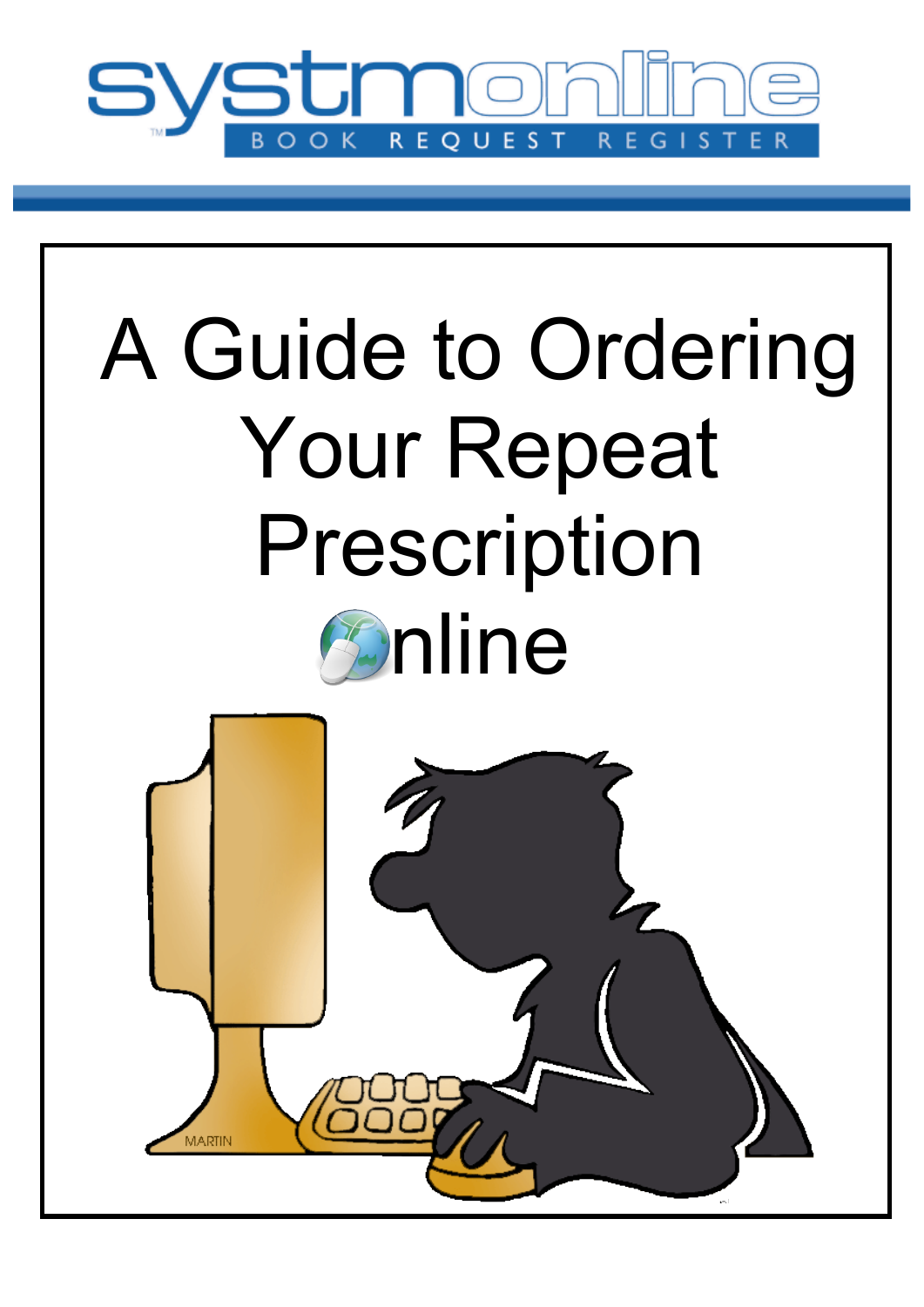## **A Guide to Ordering Your Repeat Prescription Online**

- v Go to https://systmonline.tpp-uk.com (PLEASE NOTE: It can take up to an hour after your username and password have been generated for you to be able to log in)
- \* Enter your Username and Password supplied by the surgery (see screenshot 1)

| Screenshot 1 |  |  |
|--------------|--|--|
|--------------|--|--|

| <b>SYStmo</b><br>BOOK REQUEST<br>REGISTER                                                                                                                       |
|-----------------------------------------------------------------------------------------------------------------------------------------------------------------|
| Login                                                                                                                                                           |
| If you already have a username and password, enter them here.<br>If you do not have a username and password, contact your practice to register for SystmOnline. |
| User Name<br>Password                                                                                                                                           |
| Login                                                                                                                                                           |
| Help<br>For any further questions or assistance, contact your practice.                                                                                         |
| All materials on this website are the copyright of TPP. All rights are reserved. Privacy Policy.                                                                |

\* Once you have logged in you can change your password if you wish by clicking on **Change Password** from the Home screen (see screenshot 2)

|                                                                                                                                                                                                              | <b>SVSTMO</b><br><b>BOOK</b><br>REQUEST                                                                  | REGISTER                                                                                                                          |
|--------------------------------------------------------------------------------------------------------------------------------------------------------------------------------------------------------------|----------------------------------------------------------------------------------------------------------|-----------------------------------------------------------------------------------------------------------------------------------|
| Past Appointments Future Appointments<br>Home<br>M<br>н                                                                                                                                                      | <b>Southernhay House Surgery</b><br><b>30 Barnfield Road</b><br><b>Exeter</b><br>Devon<br><b>EX1 1RX</b> | <b>Book Appointment   Current Prescriptions   Questionnaires   Help   Logout</b><br>General: 01392 211266<br>General: 01392425126 |
| <b>SystmOnline</b><br>View Past Appointments<br>View Future Appointments<br>Book Appointment<br><b>Current Prescriptions</b><br>Change Password<br>Citange Contact Details<br><b>Grant Additional Access</b> |                                                                                                          |                                                                                                                                   |
| Questionnaires<br>Help<br>Logout                                                                                                                                                                             |                                                                                                          |                                                                                                                                   |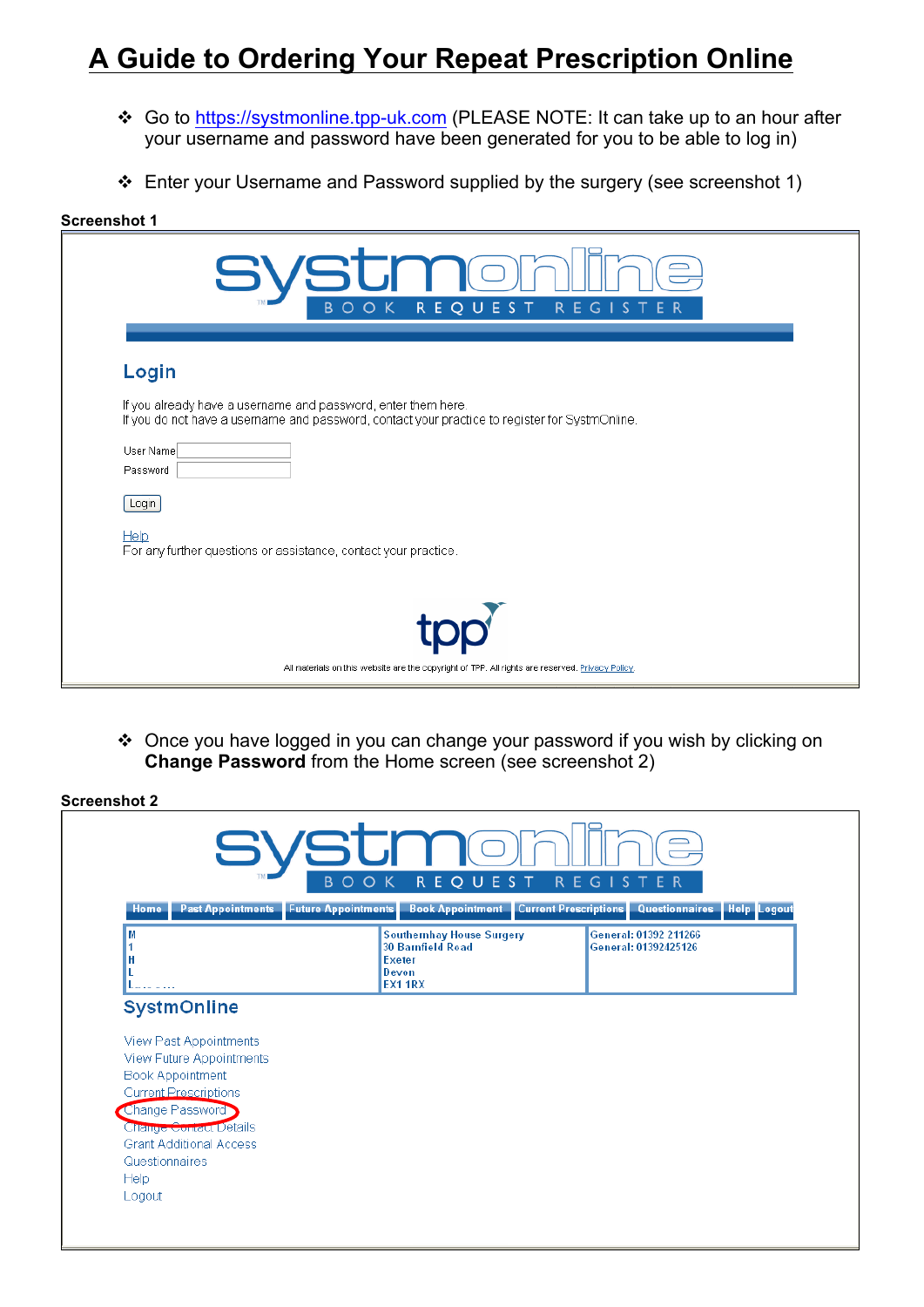- v Click on **Current Prescription** on the list at the top of the page (see screenshot 3)
- $\triangle$  Choose which medications you wish to order from the list by clicking on the box to the left of the medication (See screenshot 3) (**PLEASE NOTE:** SystmOnline will only let you order your prescription no sooner than 7 days before the medication is due. This gives you a week to order before you run out)
- v Enter where you would like to collect your prescription from in the **Medication Request Notes** box at the bottom of the page (see screenshot 3)
- \* When you are happy with the details of your request, click on **Request Medication** (see screenshot 3)

## **Screenshot 3**

| <b>Current Prescriptions</b>                                                 | <b>EX1 1RX</b>                     |                                                                                          |                           |                                                                                                                                                                                                                                                                                                                                                                                         |
|------------------------------------------------------------------------------|------------------------------------|------------------------------------------------------------------------------------------|---------------------------|-----------------------------------------------------------------------------------------------------------------------------------------------------------------------------------------------------------------------------------------------------------------------------------------------------------------------------------------------------------------------------------------|
| the 'Medication request notes' field.<br>prescriptions ready for collection. |                                    |                                                                                          |                           | To order prescriptions from the practice, tick which items you would like to order and press the 'Request Medication' button.<br>If the item you require is not listed or you need to include further information with your request then enter this information into<br>Once your request has been submitted, a member of staff at the practice will process your request and issue the |
| <b>Drug</b>                                                                  | <b>Dosage</b>                      | <b>Quantity</b>                                                                          | <b>Last Issued Status</b> |                                                                                                                                                                                                                                                                                                                                                                                         |
| Aciclovir 5% cream                                                           | <b>APPLY AS</b><br><b>REQUIRED</b> | 500 gram - 5<br>%                                                                        | 12 Apr 2012               | Cannot order medication until 7 day(s) before it's<br>due.                                                                                                                                                                                                                                                                                                                              |
| Aspirin 75mg dispersible tablets                                             | take one daily                     | 7 tablets                                                                                | 29 Dec<br>2011            | Cannot order medication until 7 day(s) before it's<br>due.                                                                                                                                                                                                                                                                                                                              |
| <b>In</b> uprofen 200mg effervescent<br>t/blets                              | take one 3 times/day               | 10 tablets                                                                               | 09 Dec<br>2011            | Due for review on 09 Jun 2012.                                                                                                                                                                                                                                                                                                                                                          |
| Ibuprofen 5% gel                                                             | apply 3 times/day                  | 30 grams                                                                                 | 03 Jan 2012               | Cannot order medication until 7 day(s) before it's<br>due.                                                                                                                                                                                                                                                                                                                              |
| <b>Medication request notes</b>                                              |                                    | details (please check with your practice regarding their policy on contacting patients). |                           | You can use this field to include notes with your request. If you require a reply then your practice please include contact                                                                                                                                                                                                                                                             |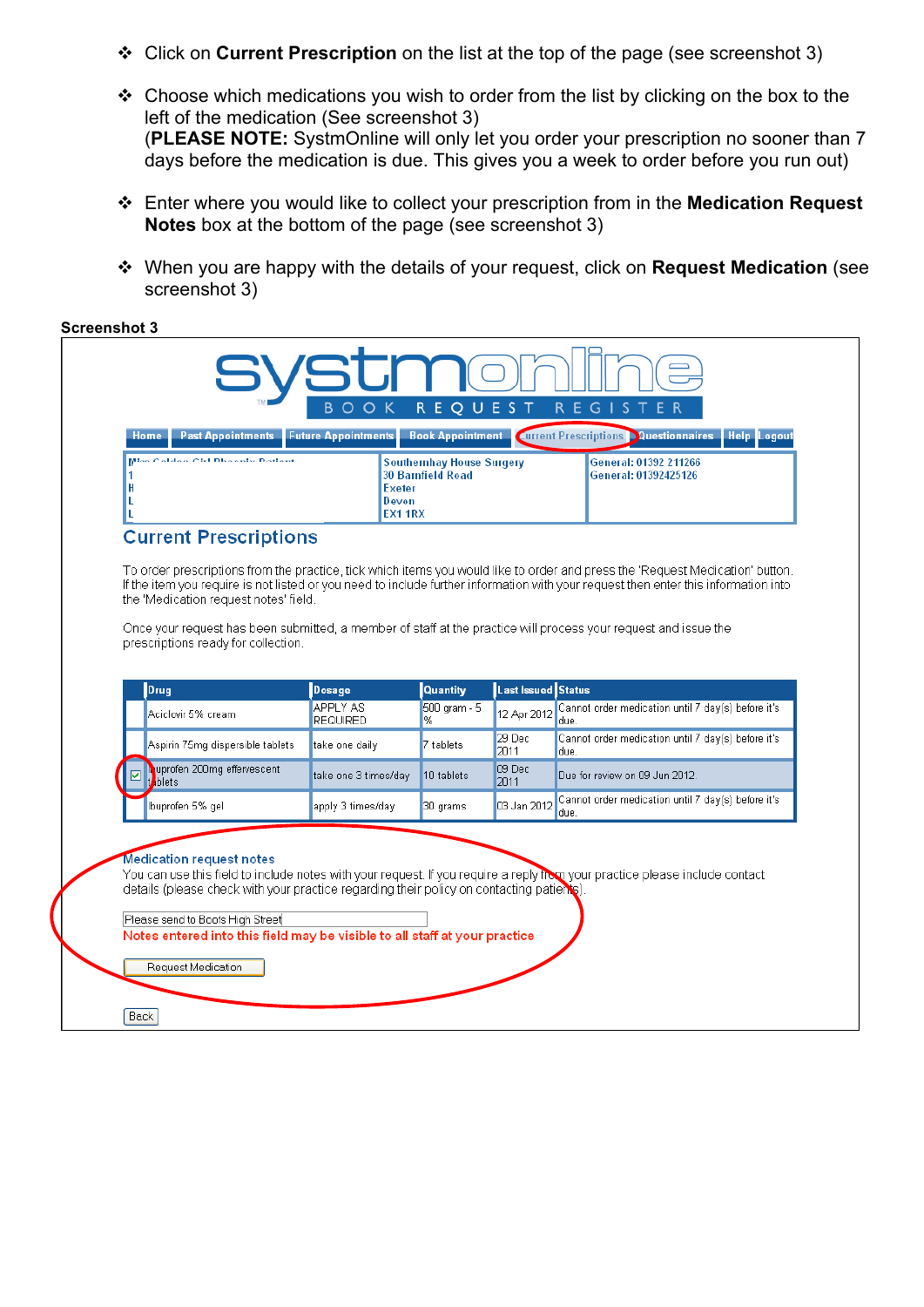vYou can now print the details of your request if you wish by clicking on **Print Confirmation** (see screenshot 4)

| OOK<br><b>REQUEST</b><br><b>REG</b><br>B.<br>STER<br><b>Help</b> Logout<br><b>Past Appointments</b><br><b>Future Appointments</b><br><b>Book Appointment Current Prescriptions</b><br>Questionnaires<br><b>Home</b> |                                                                                             |                                               |  |
|---------------------------------------------------------------------------------------------------------------------------------------------------------------------------------------------------------------------|---------------------------------------------------------------------------------------------|-----------------------------------------------|--|
|                                                                                                                                                                                                                     | <b>Southernhay House Surgery</b><br><b>30 Barnfield Road</b><br><b>Exeter</b><br>Devon      | General: 01392 211266<br>General: 01392425126 |  |
|                                                                                                                                                                                                                     |                                                                                             |                                               |  |
|                                                                                                                                                                                                                     |                                                                                             |                                               |  |
|                                                                                                                                                                                                                     | <b>EX11RX</b>                                                                               |                                               |  |
| <b>Medication Order Summary</b>                                                                                                                                                                                     |                                                                                             |                                               |  |
|                                                                                                                                                                                                                     | A request was sent to the practice to re-prescribe the following items on 19 Dec 2011 10:56 |                                               |  |
|                                                                                                                                                                                                                     | Your prescription will be ready for collection in two working days (after 2pm)              |                                               |  |
| <b>Item</b>                                                                                                                                                                                                         | <b>Status</b>                                                                               |                                               |  |
| buprofen 200mg effervescent tablets Requested                                                                                                                                                                       |                                                                                             |                                               |  |

**YOUR PRESCRIPTION WILL BE READY FOR COLLECTION 2 WORKING DAYS LATER IF YOU ARE COLLECTING FROM THE SURGERY OR 3 WORKING DAYS LATER IF YOU ARE COLLECTING FROM A PHARMACY.** 

**If for any reason we are unable to action your request, we will contact you to let you know why.**

PLEASE NOTE: If you wish to have your prescription sent to a pharmacy, the following are the ones we can have your prescription sent to:

- o Boots High Street
- o Boots Exe Bridge
- o Boots Mount Pleasant
- o Day Lewis Beacon Lane
- o Day Lewis Whipton
- o Lloyds Fore Street (Heavitree)
- o Lloyds Magdalen Road
- o Lloyds Sidwell Street
- o Sainsburys Guildhall
- o Sainsburys Pinhoe
- o St Leonards Pharmacy
- o Superdrug Guildhall

Otherwise you can collect your prescription from either Southernhay House Surgery or Whipton Branch Surgery.